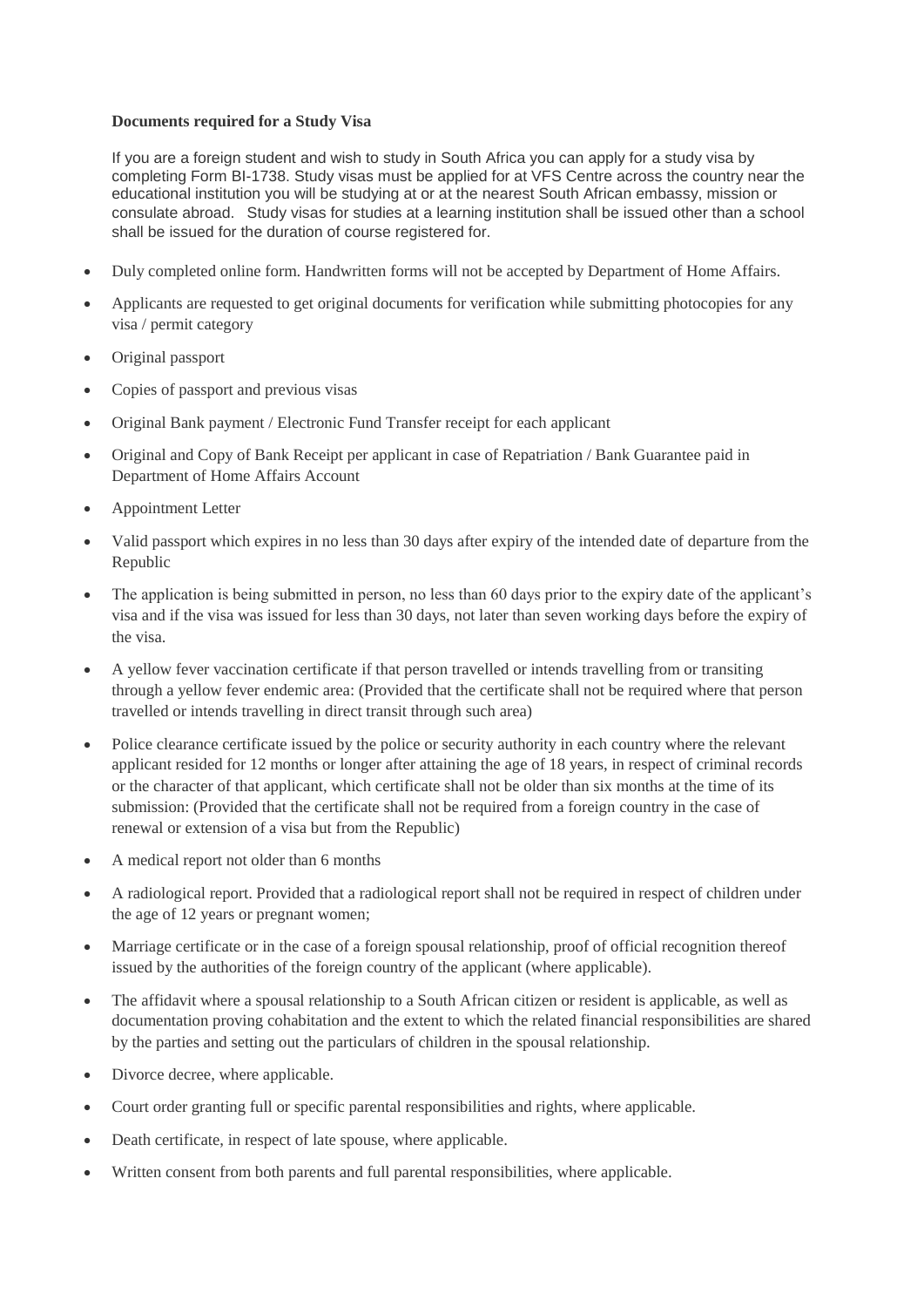- Proof of adoption where applicable.
- Legal separation order, where applicable.
- An official letter confirming provisional acceptance or acceptance at that learning institution and the duration of the course.
- An undertaking by the Registrar or Principal of the learning institution to-
- 1. provide proof of registration as contemplated in the relevant legislation within 60 days of registration; or
- 2. In the event of failure to register by the closing date, provide the Director-General with a notification of failure to register within 7 days of the closing date of registration;
- 3. Within 30 days, notify the Director-General that the applicant is no longer registered with such institution; and
- 4. Within 30 days, notify the Director-General when the applicant has completed his or her studies or requires to extend such period of study
- Proof of payment of the applicable fee

## **In addition to the above requirements, in the case of a foreign state accepting responsibility for the applicant in terms of a bilateral agreement:**

- A written undertaking from such foreign state to pay for the departure of the applicant.
- An official letter confirming provisional acceptance or acceptance at that learning institution and the duration of the course.
- An undertaking by the Registrar or Principal of the learning institution to-
- 1. provide proof of registration as contemplated in the relevant legislation within 60 days of registration; or
- 2. In the event of failure to register by the closing date, provide the Director-General with a notification of failure to register within 7 days of the closing date of registration;
- 3. Within 30 days, notify the Director-General that the applicant is no longer registered with such institution; and
- 4. Within 30 days, notify the Director-General when the applicant has completed his or her studies or requires to extend such period of study
- **In addition to the above requirements, in the case of a learner under the age of 18 years-**
- 1. an unabridged birth certificate;
- 2. a valid passport;
- 3. proof of physical address and contact number of the adult person residing in the Republic, who is acting or has accepted to act as such learner's guardian, including a confirmatory letter from that guardian; and
- 4. proof of consent for the intended stay from both parents, or where applicable, from the parent or legal guardian who has been issued with a court order granting full or specific parental responsibilities and rights or legal guardianship of the learner.
- 5. An undertaking by the parents or legal guardian that the learner will have medical cover for the full duration of the period of study
- Proof of medical cover renewed annually for the period of study with a medical scheme registered in terms of the Medical Schemes Act.